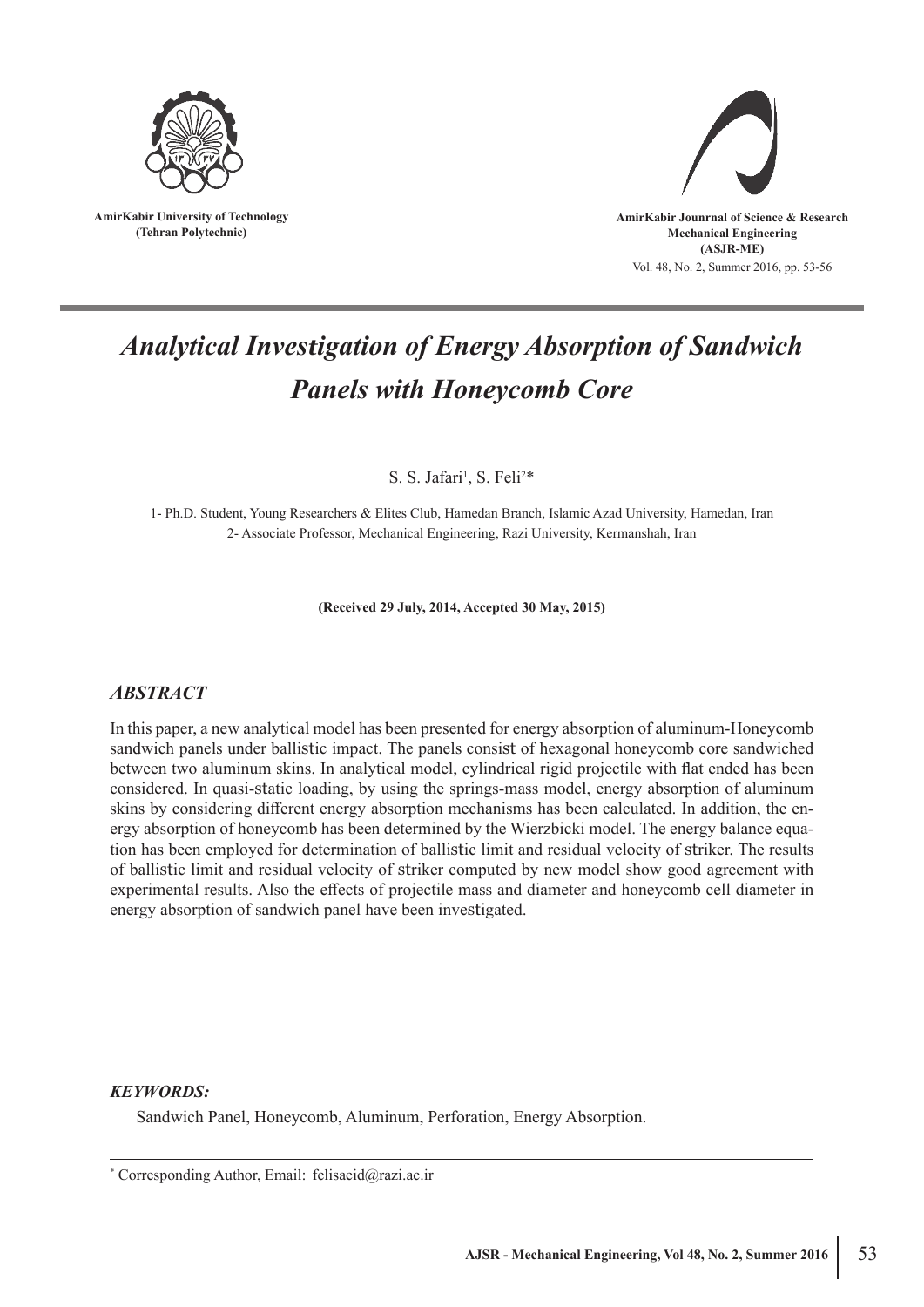### **1- Introduction**

Aluminum honeycomb sandwich panels are used extensively in aerospace and transportation industries. The panels consist of hexagonal honeycomb core sandwiched between two aluminum skins. This structure has high specific strength and stiffness. Over the past several decades, many researchers have focused on experimental and theoretical investigation on the transverse impact response of sandwich panel and energy absorption mechanisms and the ballistic impact behavior. Hoo Fatt and Park [1] presented an analytical solution for ballistic limit of a sandwich honeycomb panels subjected to a normal impact by blunt and spherical projectiles. Feli and Namdaripour [2] developed an analytical model the composite sandwich panels with the honeycomb core subjected to high-velocity impact. Xie et al. [3] investigated local indentation response of sandwich panels with metallic foam core under a flat-spherical indenter by analytical and numerical model.

The objective of this paper is to develop a new simple analytical model for perforation process of aluminum sandwich panels with the hexagonal honeycomb core subjected to the high-velocity impact of blunt projectile. The results of ballistic limit and residual velocity of striker have been computed by experimental results.

## **2- Analytical Model**

In this paper, energy absorption of aluminum skins and honeycomb core of sandwich panels have been calculated separately.

#### **2-1- Penetration of aluminum skins**

In the quasi-static loading, by using the springsmass model, energy absorption of aluminum skins with considering difference energy absorption mechanisms are calculated. In the quasi-static loading, the energy absorption of skins is presented in Eq.  $(1)$  [4].:

$$
E_{def} = \frac{(K_{bs}W_{0f} + K_dW_{0f}^3)^2}{2K_c} + \frac{1}{2}K_{bs}W_{0f}^2 + \frac{1}{4}K_dW_{0f}^4
$$
 (1)

Where  $W_{0f}$ ,  $K_c$ ,  $K_{bs}$  and  $K_d$  are critical transverse deflection of the mid-plane, contact stiffness, effective bending and shear stiffness and dishing stiffness, respectively.

Finally, for getting the impact perforation energy

$$
E_{d4L} = \varphi_{AL} E_{s4L} \tag{2}
$$

#### **2-2- Penetration of honeycomb**

Wierzbicki model [5] for perforation of honeycomb cells has been used in this paper. According to experimental observation [6], energy absorption at dynamic loading  $(E_{Dh})$  equal to:

$$
E_{Dh} = 1.3E'_{sh} \tag{3}
$$

Where  $(E'_{sh})$  is energy absorption at quasi-static loading.

#### **2-3- Ballistic Limit and Residual Velocity of Sandwich Panel**

An approximate value for the ballistic limit velocity  $(V_b)$  is obtained by combining the energy balance  $(E_p = M_p V_b^2 / 2)$  and energy absorption of sandwich panel  $(E_p)$ . The ballistic limit velocity  $(V_b)$ is obtained from following equation:

$$
V_b = \sqrt{\frac{2E_T}{M_p}}
$$
\n<sup>(4)</sup>

where  $(M_p)$  is projectile mass. Also, residual velocity  $(V_r)$  is equal to:

$$
V_r = (V_i^2 - V_b^2)^{0.5}
$$
 (5)

In Eq. (5)  $V_i$  is the initial velocity.

# **3- Results and Discussion**

In this study, the analytical model predictions are compared with the experimental results reported in Goldsmith et al. study [7] and analytical results of Hoo Fatt and Park model [1]. Comparison of the results with Goldsmith et al. study [7] is presented in Table 1.

Figure 1 shows that ballistic limit velocity versus projectile diameter (*D p* ) for different projectile masses, while sandwich panel size is fixed.

It is evident form Figure 2 that when the projectile's mass increases, while the diameter of the projectile is constant, the ballistic limit decreases. Also when the diameter of the projectile increases the ballistic limit velocity increases.